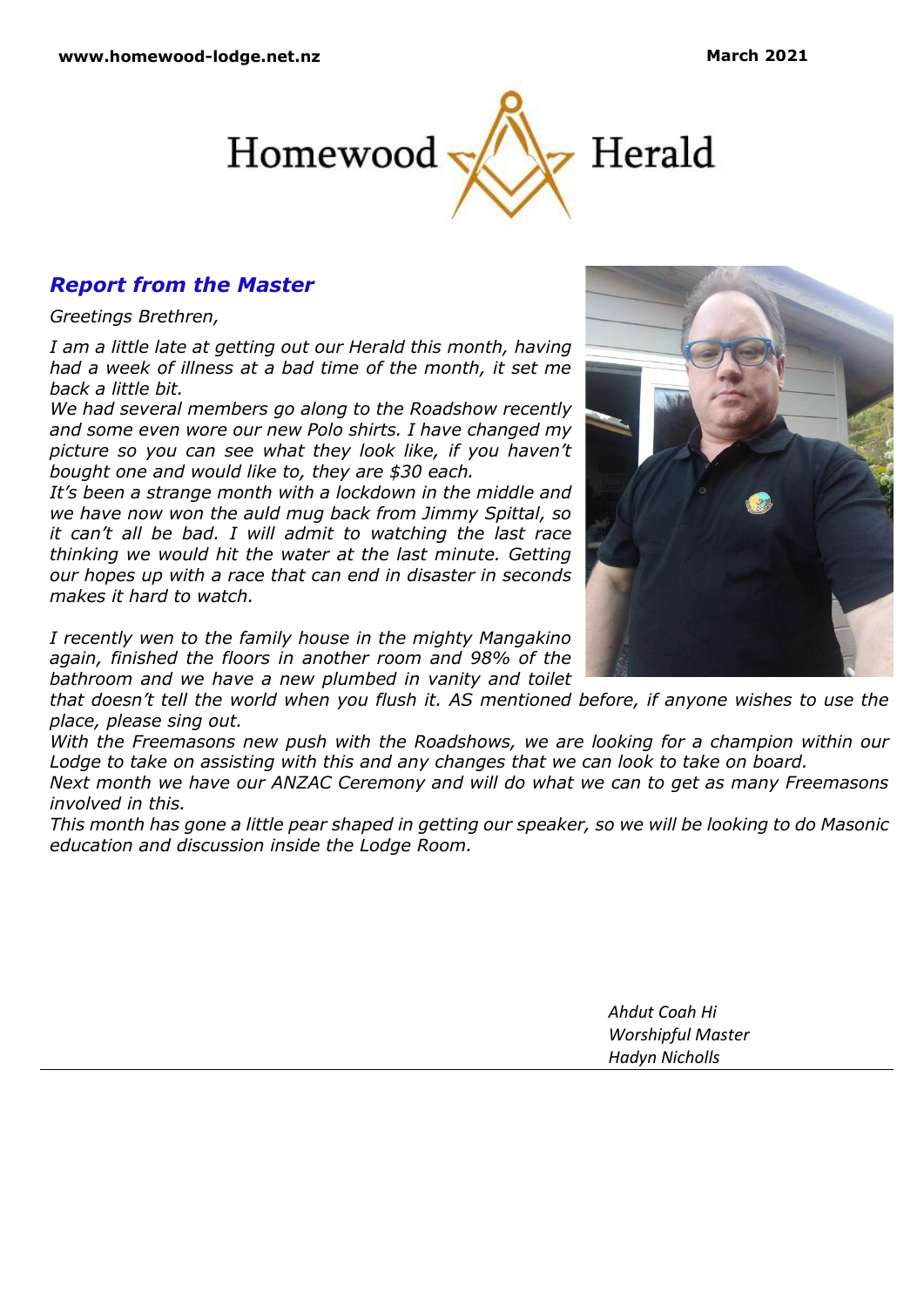# **TV Review – Behind Her Eyes, Netflix**

Whilst I was ill, I watched a lot of TV and movies as you do, I rewatched an old series called Fringe but the latest Netflix one we watched is 'Behind her Eyes'. A psychological thriller that despite the writing makes you wonder continuosly about where it is going. It is for lack of a better description, it is weird. With about four main characters, it holds true to any British drama, doesn't give away where it is going, but is also odd. The pscyhological element to this is very well



done and is done in a way I have only see the British do. It is an interesting watch, but not as engaging as others, It is worth watching, but you can easily do something else whilst you are watching.

# **Masonic Hall in Beamish - North England**

The opening of the Masonic Hall at Beamish, The North of England Open Air Museum in April 2006 was the culmination of a project that began in 1988. Beamish is an open-air museum set in a 300 acre site in the north east of England, between Durham and Newcastle. Threatened significant buildings from around the region have been physically moved to the museum and set in the landscape. They are interpreted by people in costume; the buildings are set in 1913 or 1825 depending on the area in which they are located.

The purpose of the museum is to preserve the history of the North East. The Masonic Hall provides an insight into the changing world of freemasonry. Set in 1913 the building, with its costumed interpreters, allows members of the public to explore Edwardian freemasonry at their own pace. At that time the institution was much more public, visible and thriving than it is today.

Although masonic halls, or 'temples' as they are sometimes known, are not considered to be places of worship, there are obvious similarities between their architecture and the ecclesiastical architecture of the Victorian and Edwardian periods, not only in terms of size and form, but also in terms of the threats they now face.